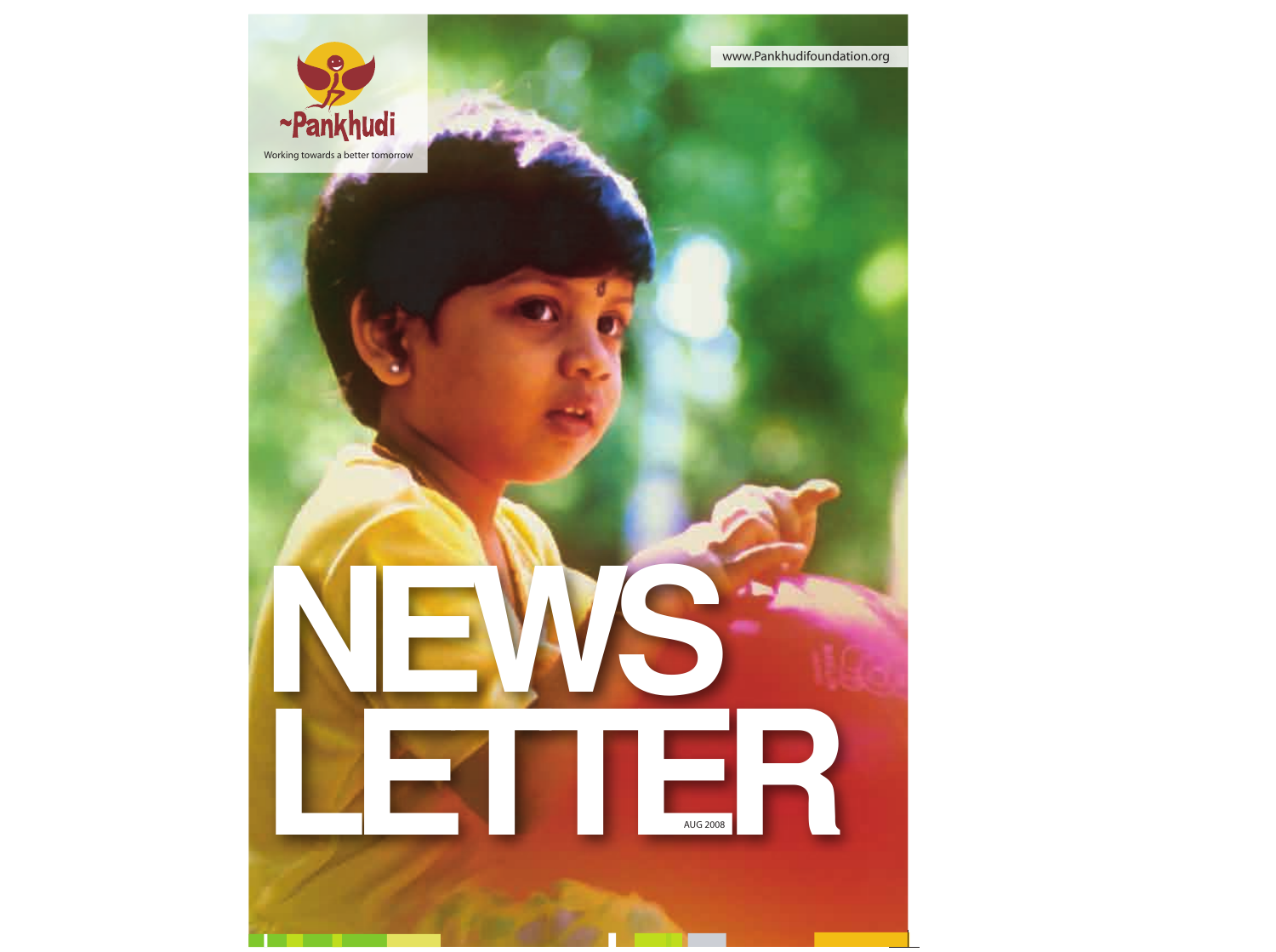### **MUMBAI PUNE DELHI**

#### **Activities**

• Protsahan activities went on as usual. We are facing a temporary shortage of active volunteers since many of our regular volunteers are tied up with other things.

• Plans are underway about setting up a temporary shelter in the slum where we can teach the children.

#### Thank You

.

We want to thank the Rotary Club for providing us with additional medicines to be distributed among the people at the slum since we ran out of them on the day of the Health Camp.

#### **Wanted**

We require volunteers for the Protsahan activities since attendance has been very low past couple of months. We also require help with setting up a temporary shelter in the slum or locating a place near by where we can teach the children.

# **MUMBAI**

#### News

Pankhudi Members contribute to the relief funds of victims affected by floods in Bihar through Goonj.

#### Feature

- Regular classes to commence in full from the 20th of September
- Content matter and its development was focussed upon.

#### **Activities**

- Reconciling the list of members in the Mumbai Chapter.
- Consultation and guidance sought from senior BMC teachers.
- Creating awareness about Pankhudi through presentations/talks etc. in colleges and companies.
- Drive undertaken to update children enrolled with Pankhudi to ensure a good strength when classes commence.
- Teaching techniques in the class restructured. The level of students to be gauged by a test. Volunteers to be allotted smaller batches ensuring personalized attention and growth of the children.
- Creative workshops for children to be conducted by Rang and Udaan. Rang and Udaan are clubs from IIT Bombay involved in creative arts and basic paper aero modelling.
- Regular feedback to the news desk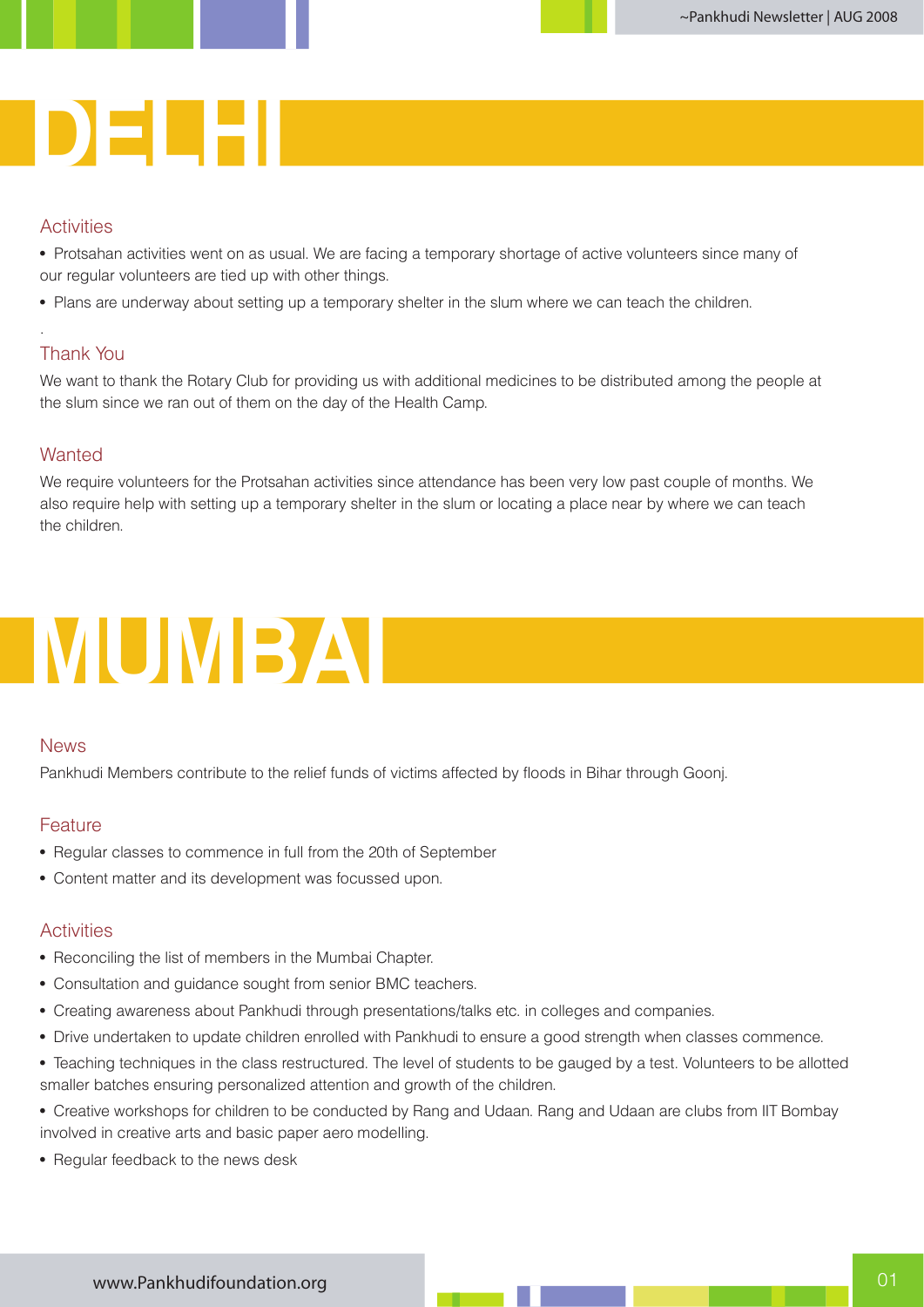#### Thank You

Thanks to Lions club of Chembur (W) for their support.

#### **Wanted**

- Teaching volunteers required for the 6:30-8:30 pm classes on Friday and 4:00-6:00 pm; 6:30-8:30 pm classes on Saturday and Sunday.
- Volunteers ready to teach classes from 6:30-8:30 pm on weekdays are also welcome.

## **PUNE**

#### **Feature**

- An induction programme was conducted for the parents of short listed students of Patil Estate , Wakdewadi.
- Classes have commenced for the 16 school drop out kids

#### News

Protsahan induction Programme was conducted on 3rd of August with motive of spreading education awareness among Patil Estate residents.

At the programme:

- Mrs. Smita Khirsagar & Mrs. Sahastrabuddhe delivered motivating & enlightening speeches.
- Mr. Shushil from Patil Estate gave useful real life insights.
- Older Protsahan kids were felicitated with books & gifts.
- Supportive parents of older Protsahan kids were awarded an Appreciation Certificate of "Adarsh Palak An Ideal Parent".

#### Protsahan

Regular weekday classes for the kids of std 1st to 4th have commenced from 4th August.

The Spoken English and Life-Skills classes are being conducted on weekends for the senior batch.

#### Aashayein

Visits to Sweekar & Manavya have been made on weekends.

#### Thank You

- Mrs. Khirsagar & Mrs. Sahastrabudhe for making the induction programme a huge success & guiding us on every step.
- Mr. Shushil from Patil Estate for helping us motivate the parents & helping with the arrangements for the induction programme.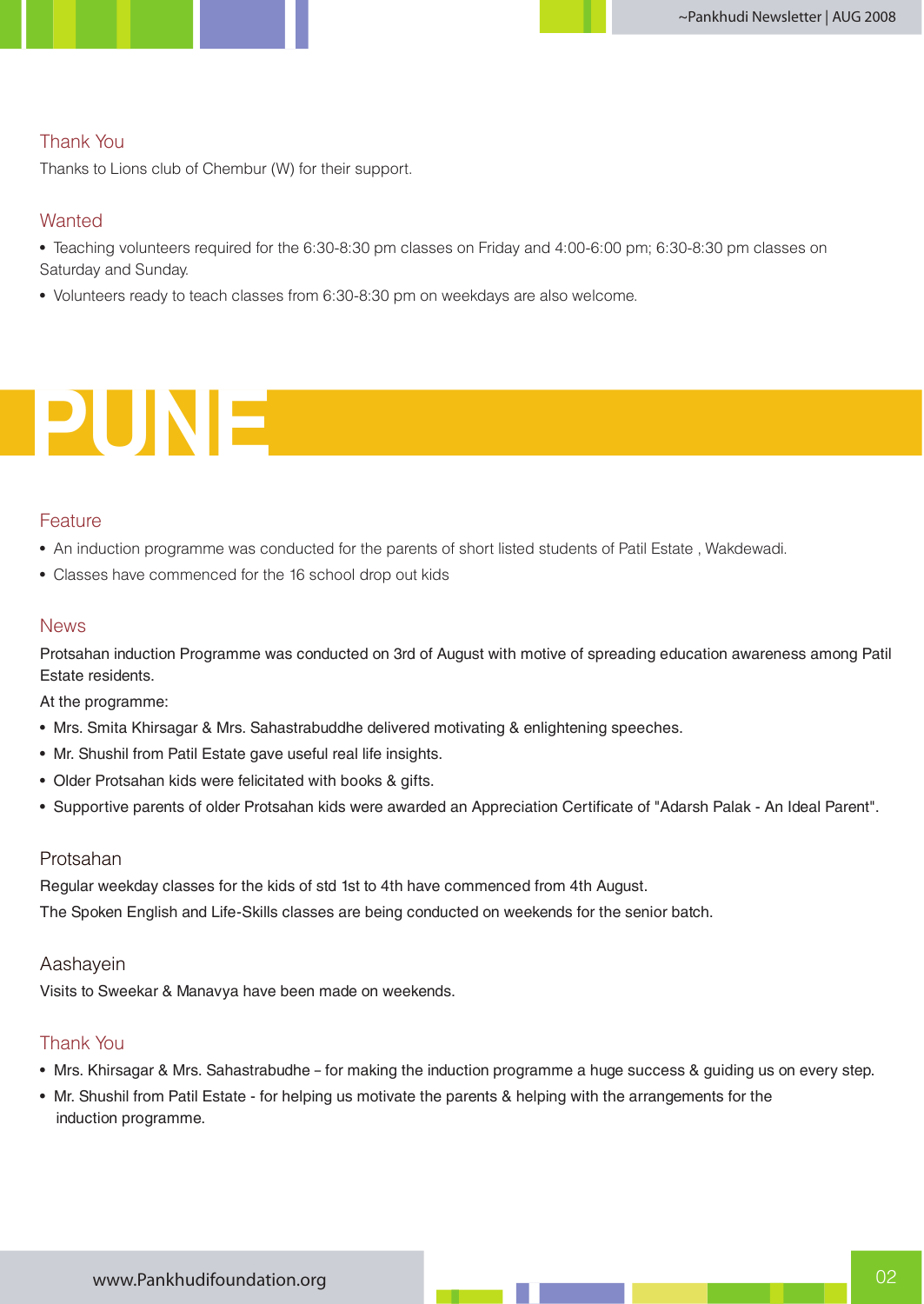#### Performers of the Month

- Swapnil Surana
- Abha Biyani
- Srushti Dhok
- Sheetal Jadhvar
- Vibha Menon
- Shraddha Chandak

#### **Wanted**

- Sponsor a teacher 500 per month
- Sponsor a class 2500 per month (5 teachers)
- Sponsor teaching material / aids.
- Volunteers for Protsahan classes situated near shivaji nagar.
- Volunteers for Ashayen project situated near Sukhsagar Nagar/VIT College or Kothrud.